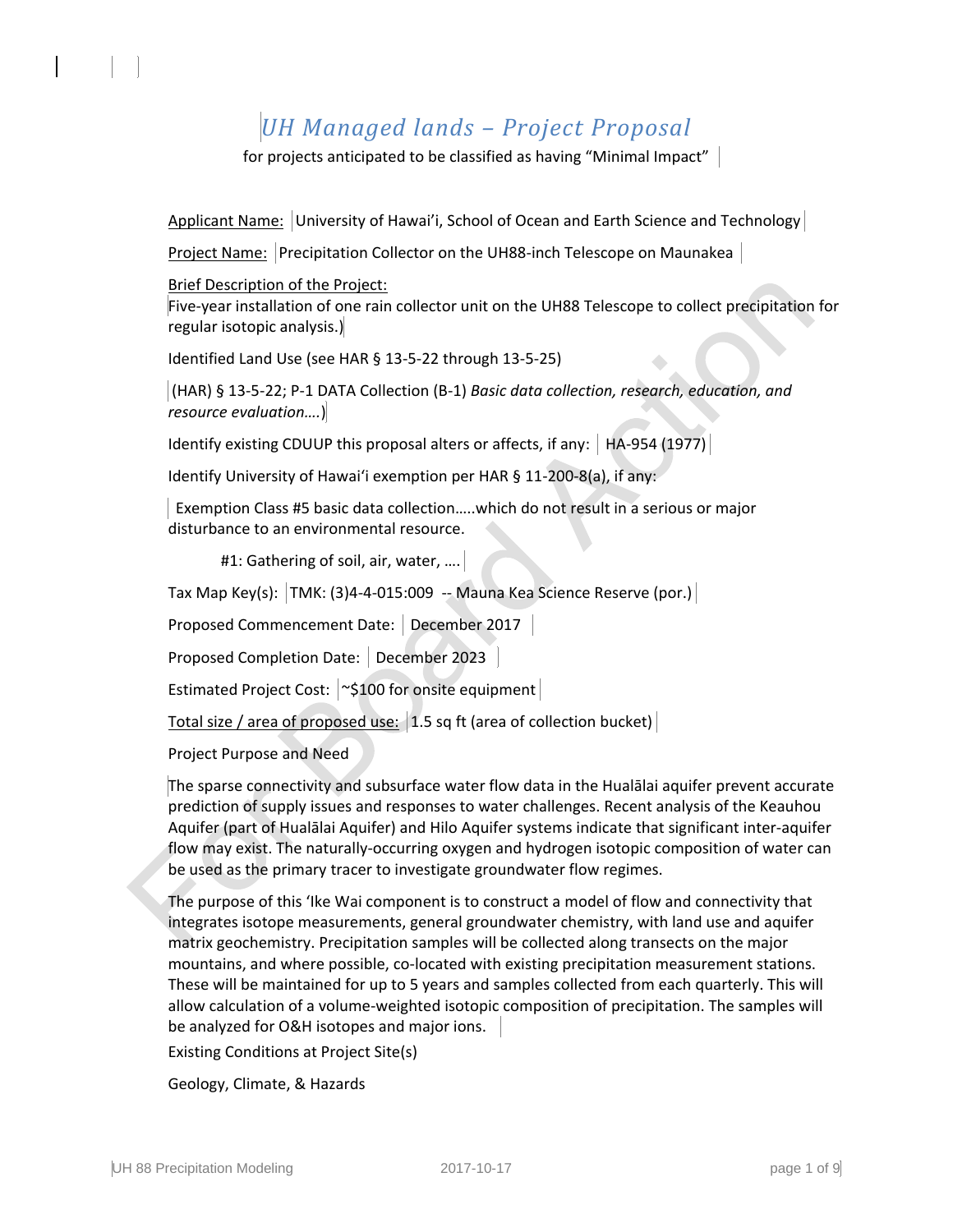Maunakea is considered an active, post-shield phase volcano (USGS). Climate conditions at this altitude (12,500ʻ and above) are often below freezing and when combined with precipitation or high humidity (often a very localized phenomena) ice can form on cinder surfaces resulting in natural cinder movement from geophysical processes and form rime ice on infrastructure. Temperature on site averages 40-degree Fahrenheit and winds at 30 - 40MPH, high elevation (13,400-ft elevation), with low oxygen levels. Average annual precipitation is less than 10".

Flora, Fauna, Ecology, Water Resources

No vegetation, flora, fauna, or water resources are in the proposed project area as it is currently being used as an astronomical observatory and for vehicle parking and occasional vehicle movement. The Office of Maunakea Management currently monitors the site for native and invasive species.

Cultural Resources

There are no archaeological sites in the vicinity of the roof of the UH 88" telescope where the rain collector will be located. The facility is within the boundaries of the Kukahauʻula Traditional Cultural Property (SIHP #21438). The physical placement of the rain collector would be on the building roof.

### Recreation

The area surrounding the building is used during periods of sunrise and sunset for viewing and photographic opportunities.

### Built Infrastructure

The existing building infrastructure is of concrete, metal siding and steel dome. The building is currently undergoing renovations, approved through SPA HA 17-25 and expected to be completed by late November 2017. The roof renovations will be completed prior to installation of the rain collector for the anticipated start of this project.

## Landscaping & Visual Conditions

Existing landscape is volcanic cinder. This project does not anticipate any disturbance to the ground. Per the original DLNR (1977) CDUA staff recommendation, landscaping is confined to the grading required to prevent erosion and to minimize construction scars.

## Description of the Project

Rainwater samples will be collected quarterly, or approximately three-month intervals, from a collection bucket on the roof of the UH88" observatory. Other sites, all previously permitted, are at lower elevations in the Hualālai and Hilo aquifers will be similarly sampled. Analysis will occur offsite to determine isotopic composition of oxygen and hydrogen ("O&H").

This project will provide basic precipitation isotope data in terms of rain/snowfall, fog-drip and other forms of precipitation to the summit of Maunakea.

The following are images of two types of rain collectors we will use in the project. We will determine which design works best for the single rain collector placed atop the UH-88 telescope based on trials at lower elevation sites.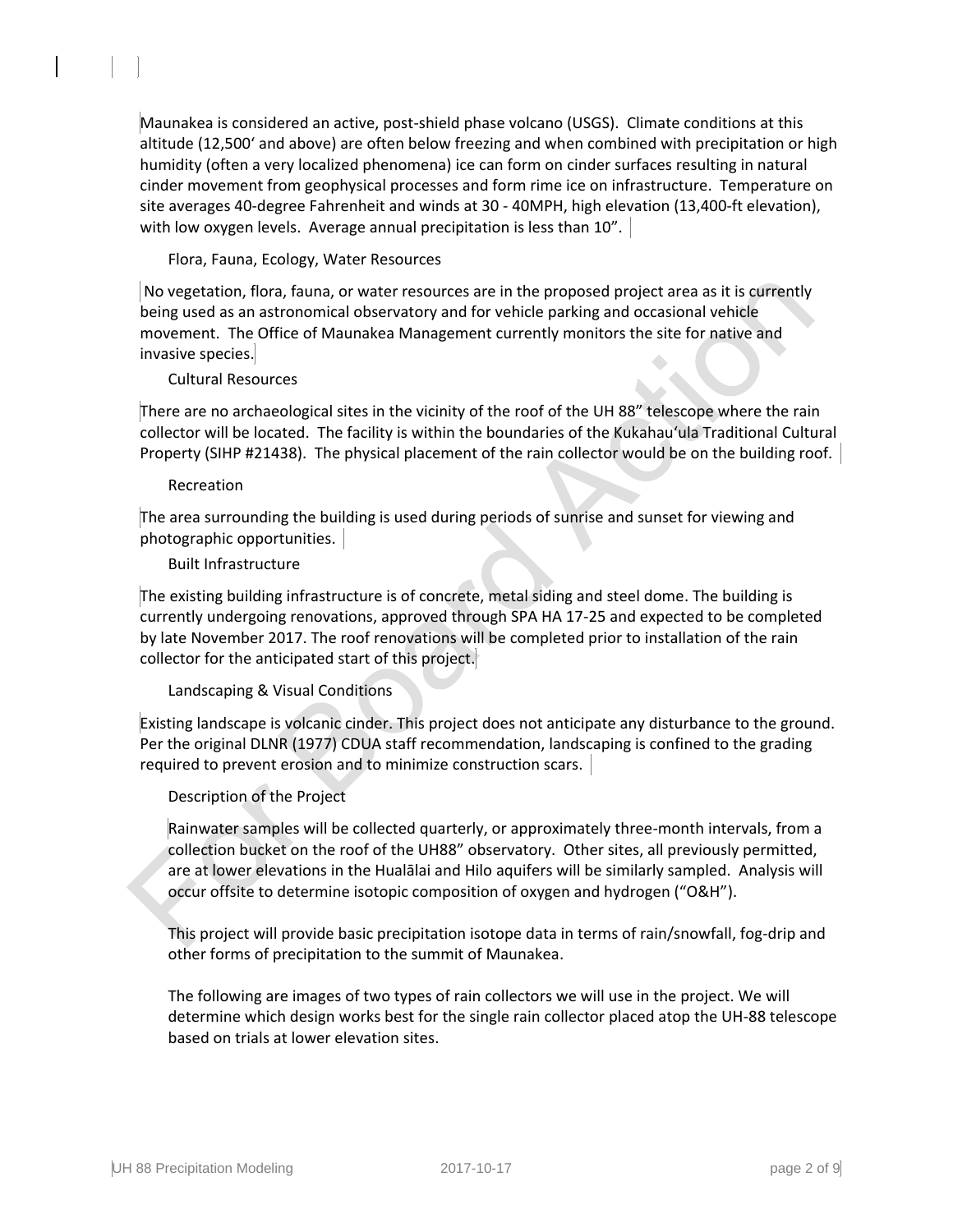# **Rain Collector**



Based on Scholl Oil-type collector; adapted from design by Friedman (1992)

The figure on the left is a Nova Lynx "rain and snow gauge" that can be purchased online and is easy to assemble. It has holes in the stand legs so that it can be bolted to a flat surface. The figure on the right is project-designed and based on a USGS study conducted first in the Kilauea volcano area, and also on Haleakala, Maui (Scholl et al., 1996, Fackrell dissertation, 2016). In either style of rain collector, a layer of mineral oil will be placed inside the collector in order to prevent the collected precipitation from evaporating. We want to prevent evaporation because that will affect the O&H isotopic composition of the precipitation we are collecting.

#### Location

The rainwater collector will be anchored to the metal grate on the roof of the UH88" coude building. The collector will be clamped in place and no permanent roof modifications are needed.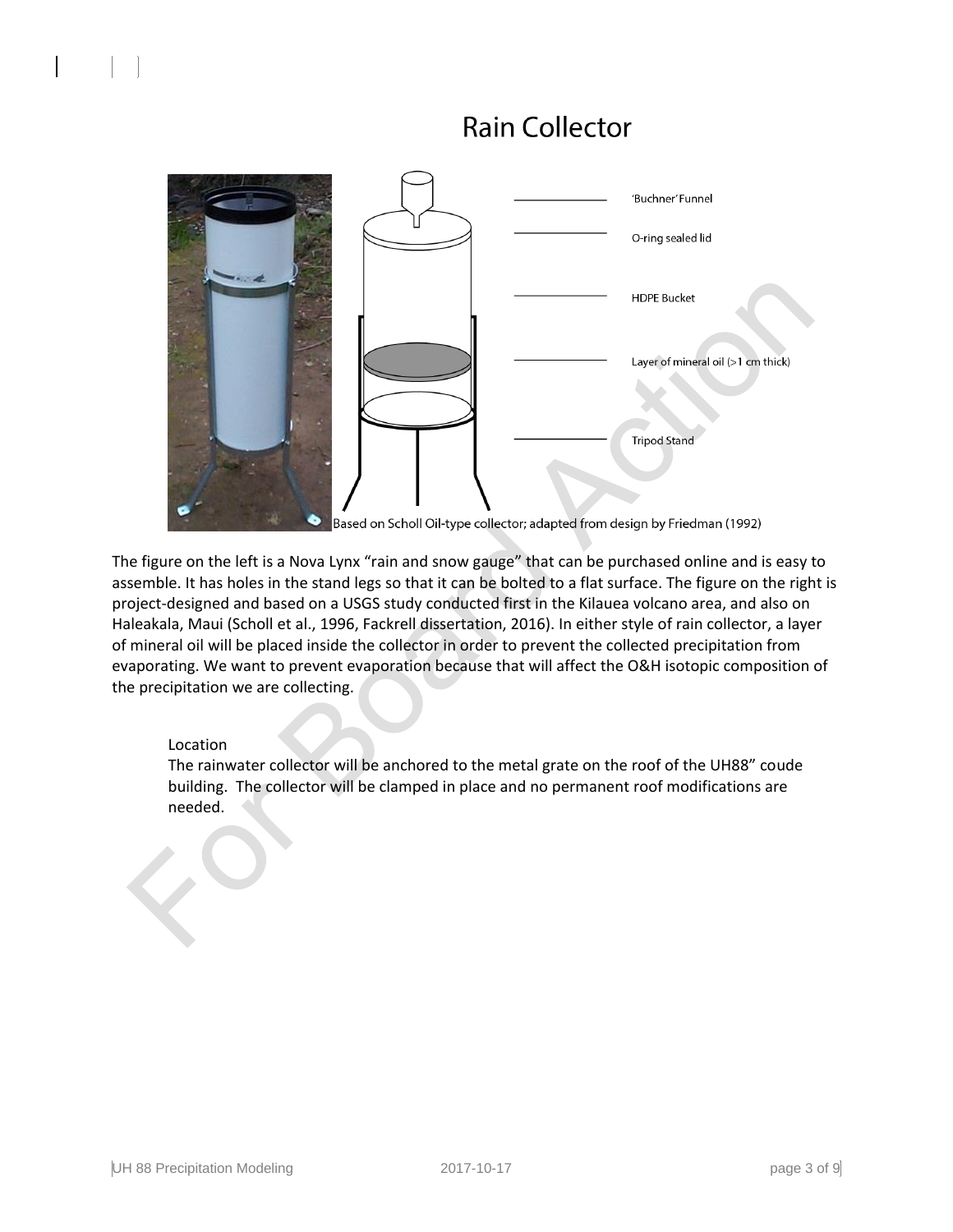

Rendered Northeast view of the observatory



Approximate location rain collection device (observatory image from pre-renovations).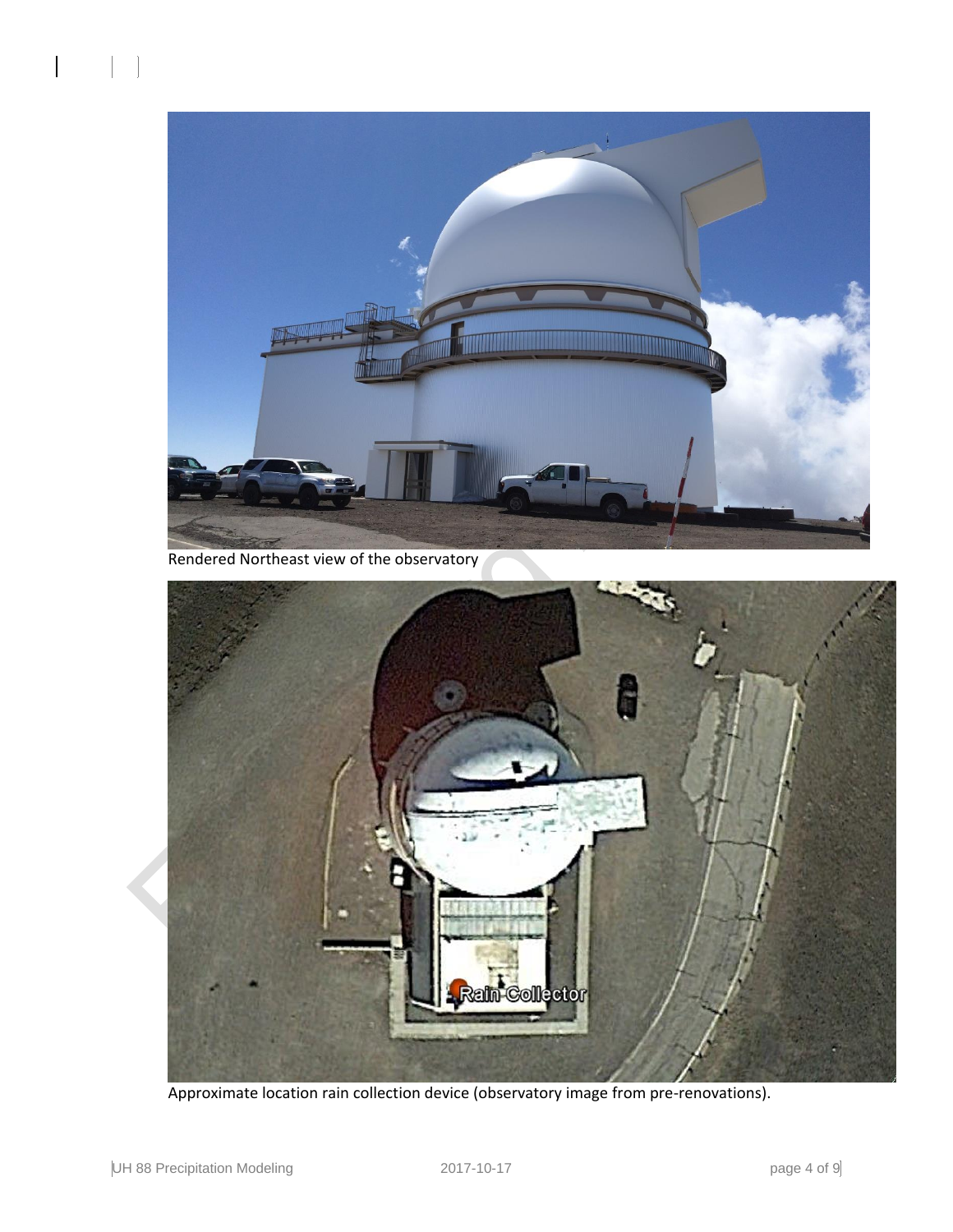## Who will do the work?

UH Manoa PhD Candidate Diamond Tachera, advisor Dr. Nicole Lautze, and researchers Francois Paquay and Honour Booth will place the collector, collect and analyze samples; with assistance from other partners, OMKM, and UH88 staff if needed.

#### Equipment & Transportation

The project will require a standard four-wheel-drive vehicle to transport equipment and personnel to install the rain collector. It will take no more than one day to complete the installation, followed by quarterly sampling entailing an hour or two onsite.

#### Protective Measures

Implemented by University Hawaiʻi, School of Ocean and Earth Science and Technology.

- Notify OMKM in writing at least 5 days prior to beginning field work on UH managed lands (Halepōhaku, Road Corridor, Maunakea Science Reserve, or Astronomy Precinct). No project notification will be accepted by OMKM until all permit requirements are submitted to and approved by OMKM (i.e. any required BMPs, Communication Plans, contract scope questions, etc. must be finalized and approved by OMKM more than 5 days in advance of project commencement).
- All project participants must attend a Maunakea orientation *prior to* participating in field work.
- Use of 4-wheel drive vehicles when traveling above Halepōhaku is required.
- Allow OMKM Rangers to visit and monitor activities.
- Comply with all actions and measures described in the proposal, including (community) benefits, CMP compliance list, and mitigation measures.
- Ensure that loose tools or equipment are not left unattended and are properly stored at the end of each day.
- In preparation for high wind conditions protocols must include measures to ensure debris and equipment are not blown from the job site. Projects occurring in the summit region must verify that temporary and permanent infrastructure can sustain 120mph winds.
- All improvements shall be designed and installed to withstand the severe weather conditions on the mountain.
- Removal and proper disposal of all waste material. All perishable items including food, food wrappers and containers, etc. shall be removed from the site at the end of each day and properly disposed.
- Employ invasive species prevention best practices, including inspections of materials by a DLNRapproved biologist, as identified in the *Maunakea Invasive Species Management Plan* prior to entering UH managed lands.
- Nēnē (*Branta sandvicensis*) may be present. If a nēnē appears within 100 feet (30.5 meters) of ongoing work, all activity shall be temporarily suspended until the animal leaves the area of its own accord. Feeding of nēnē is prohibited.
- The project approval/permit may not be transferred or assigned. A copy of the approval/permit must be present on-site and available for review at all times while working on Universitymanaged lands.
- No use of mechanized equipment is allowed unless authorized by this permit.
- Identify and comply with other permit requirements, such as County of Hawaii building permits or Department of Land & Natural Resources (see both any applicable DLNR permit and HAR [§13-](http://dlnr.hawaii.gov/occl/files/2013/08/13-5-2013.pdf#page=47) [5-42 Standard conditions\)](http://dlnr.hawaii.gov/occl/files/2013/08/13-5-2013.pdf#page=47).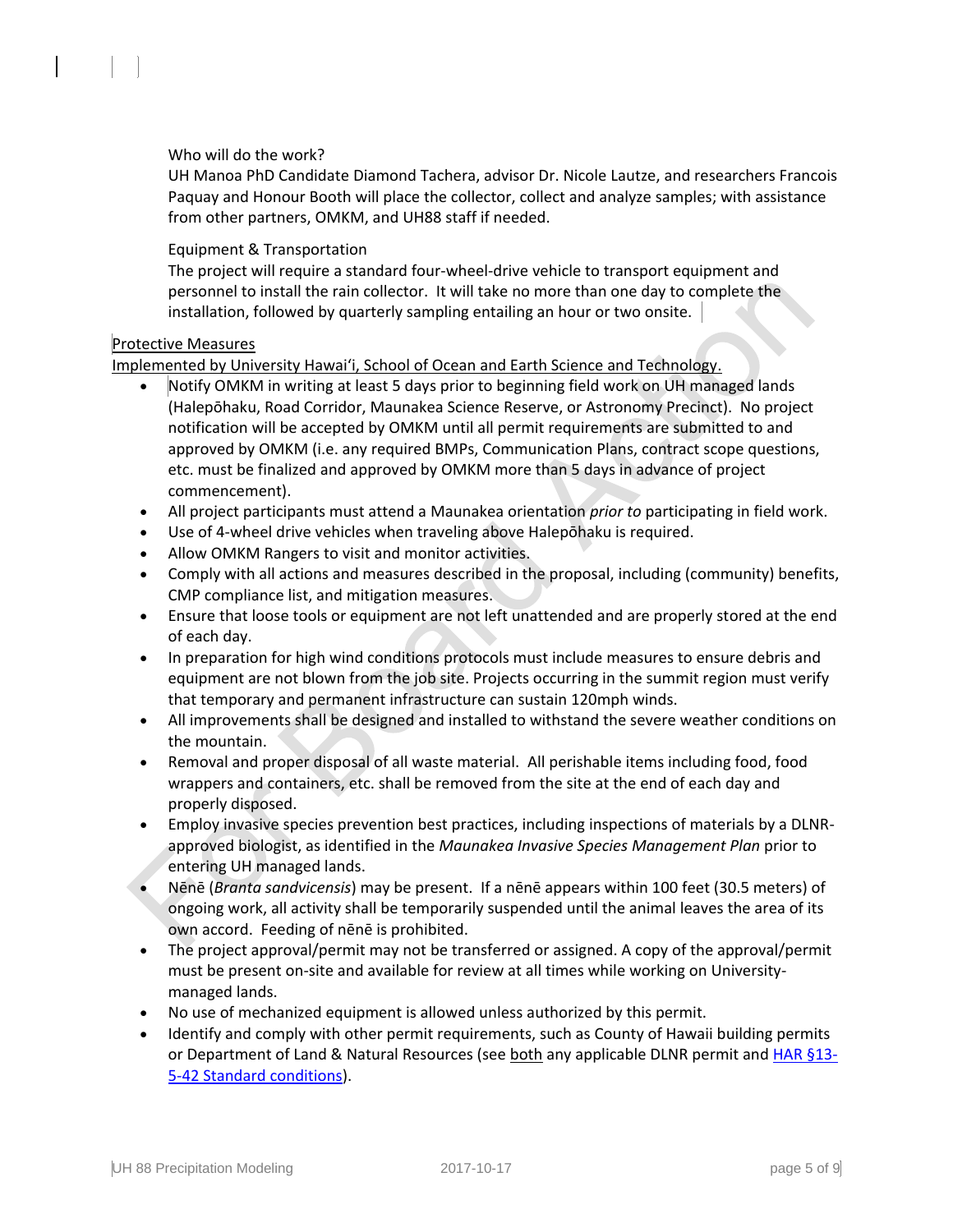- Placement of permanent: markers, monuments, mag nails, survey pins, etc. is not allowed without explicit prior approval from OMKM (and the State if required) for this purpose. ALL surveyors work must be shared with OMKM in digital format (i.e. CAD file as well as PDF) with coordinate info stored in and using a common, transferrable coordinate reference system such as "State Plane Coordinates (NAD83), Hawaii Zone 1".
- Electronic and paper copies of all publications resulting from the work will be provided to OMKM.
- Annual and final reports must be submitted to OMKM. OMKM will provide guidance on content to be included in such reports.
- A brief, approximately 1-page, non-technical summary suitable for public outreach (school groups, community meetings, newsletter articles, etc.) must be provided to OMKM within 90 days of project completion or publication. Photos and illustrations are encouraged.
- Notify OMKM in writing when field activity associated with the project is completed.
- The project must be completed within the time frame specified in the proposal and (when applicable) DLNR approval. Projects not completed within this timeframe are not allowed to continue (or commence) without explicit, prior, written approval from OMKM.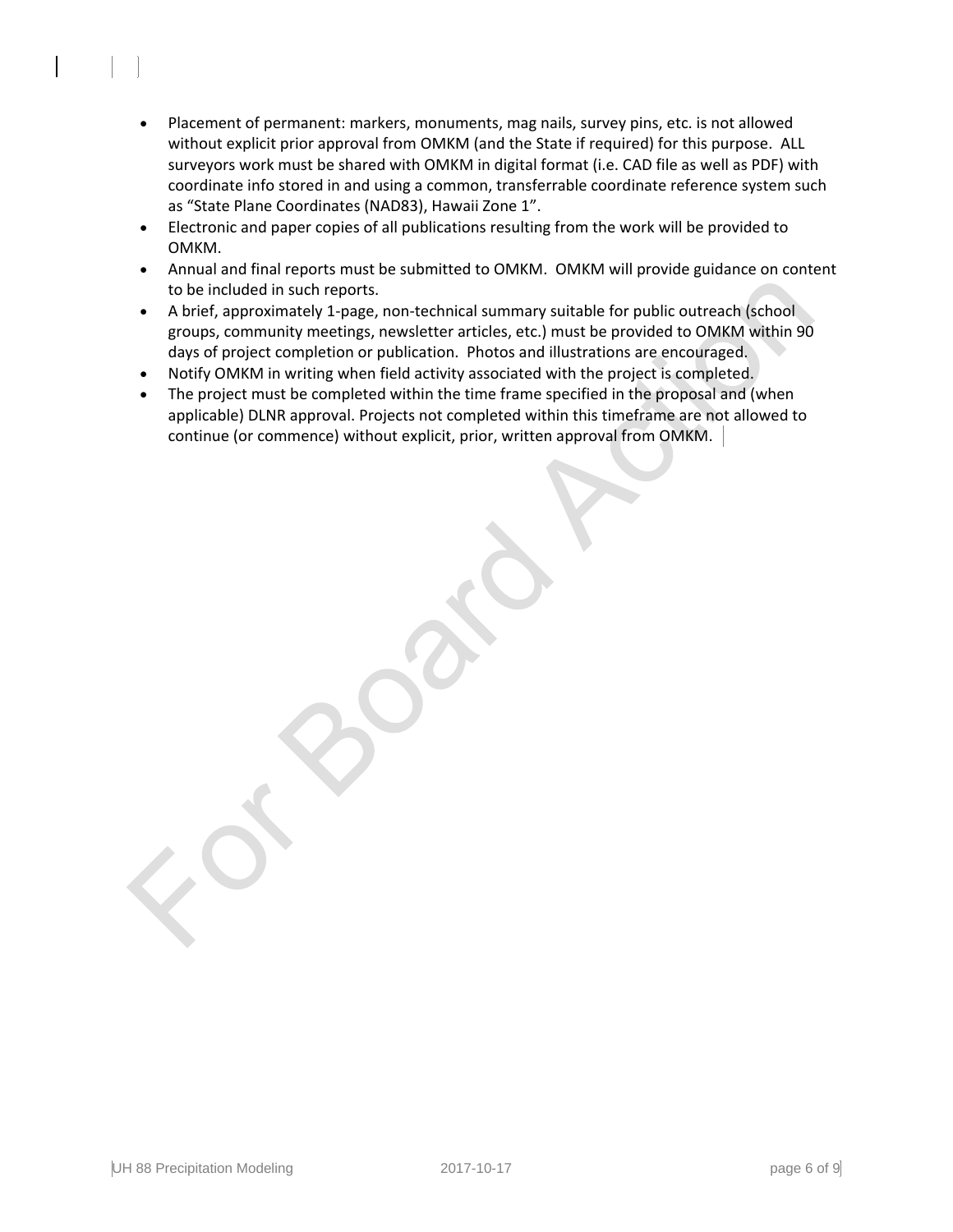Compliance with Lease, Sublease, or Comprehensive Management Plan (CMP)

Relevant CMP management actions include:

NR-15: Conduct baseline inventories of high-priority resources, as outlined in an inventory, monitoring, and research plan.

NR-17: Conduct research to fill knowledge gaps that cannot be addressed through inventory and monitoring.

Other required or associated permits

Not applicable

Five Year Outlook

This project was not originally included in the UH 88-inch telescope (2.2m) five-year outlook.

#### **Community Benefits**

Benefits to other Maunakea entities and/or global astronomy community

Installation of the unit on the UH-88 demonstrates support for the 'Ike Wai project

Benefits to the Hawaii Island community

Precipitation data will be publicly available and will be used to generate groundwater models for sustainable use planning as well as improving broader understanding of groundwater issues on Maunakea.

Will data, publications, or other products be free and available to the public?

Yes.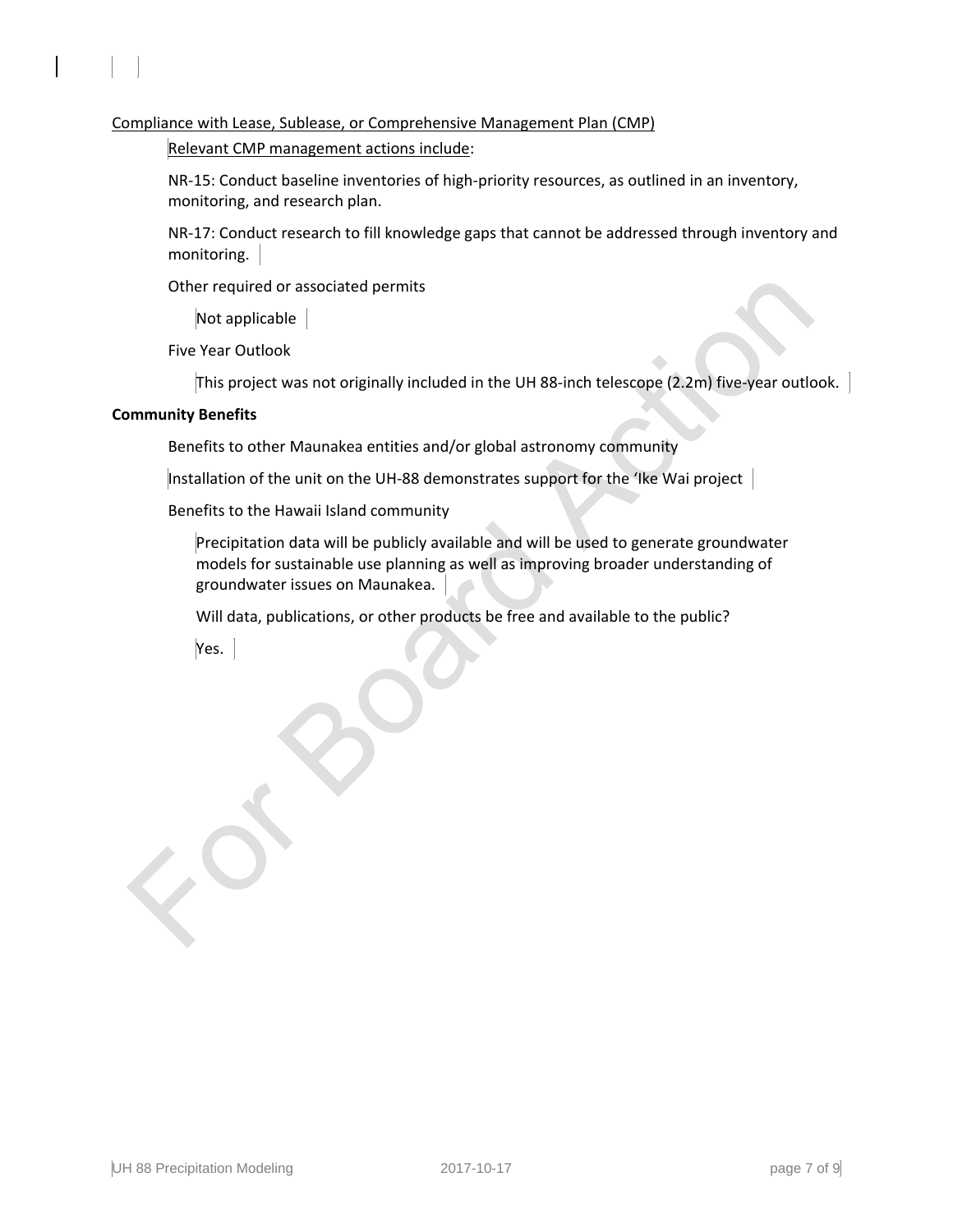### DLNR Evaluation Criteria

After approval by the Maunakea Management Board, the Department of Land & Natural Resources or Board of Land & Natural Resources, will evaluate the merits and approve the project based on the following eight criteria (§13-5-30). See<http://dlnr.hawaii.gov/occl/files/2013/08/13-5-2013.pdf>

1. The purpose of the Conservation District is to conserve, protect, and preserve the important natural and cultural resources of the State through appropriate management and use to promote their long-term sustainability and the public health, safety, and welfare. (ref §13-5-1) How is the proposed land use consistent with the purpose of the conservation district?

The Board of Land and Natural Resources has adopted the Comprehensive Management Plan and subplans (Cultural Resources Management Plan, Natural Resources Management Plan, Public Access Plan, and Decommissioning Plan) as the approved management documents for land use and activities in the UH Management Areas. The CMP and subplans provide management strategies designed to preserve and protect the resources located in the UH Management Areas, and the University is committed to their implementation using the resources that are available to it. UH (2.2m Telescope) is also committed to implementation of the CMP. The proposed use is identified as a recommended action in the CMP and relevant subplans.

How is the proposed use consistent with the objectives of the Resource subzone of the land on which the land use will occur? (§13-5-13 The objective of this subzone is to ensure, with proper management, the sustainable use of the natural resources of those areas. This subzone shall encompass: lands necessary for providing future parkland and lands presently used for national, state, county, or private parks. Land suitable for outdoor recreational uses such as hunting, fishing, hiking, camping, and picnicking. [And other lands not applicable to Maunakea.)

The objective of the Resource subzone "…is to develop, with proper management, areas to ensure sustained use of the natural resources of those areas." The use that is proposed in this application is within the Conservation District Resource subzone. Data collection is an identified use in the Resource subzone (see HAR §13-5-24(c)). This project will inform future uses both within the Conservation District as well as island-wide. No change in footprint, extent, or intensity of existing uses will occur as a result of this activity.

2. Describe how the proposed land use complies with the provisions and guidelines contained in chapter 205A, HRS, entitled "Coastal Zone Management".

This criteria does not apply to the proposed activity.

3. Describe how the proposed land use will not cause substantial adverse impact to existing natural resources within the surrounding area, community or region.

The project proposes to place a 13 liter (or similar) bucket on top of the UH-88 coude building, which will be removed at the conclusion of the project. No change is foreseen to any natural resource, or surrounding area.

4. Describe how the proposed land use, including buildings, structures and facilities, is compatible with the locality and surrounding areas, appropriate to the physical conditions and capabilities of the specific parcel or parcels.

The project seeks to add, for up to a five year period, a bucket onto the observatory rooftop, an existing building. The project will not directly affect the scientific, natural resource, or historic properties in the summit region. The project will increase our scientific understanding of natural